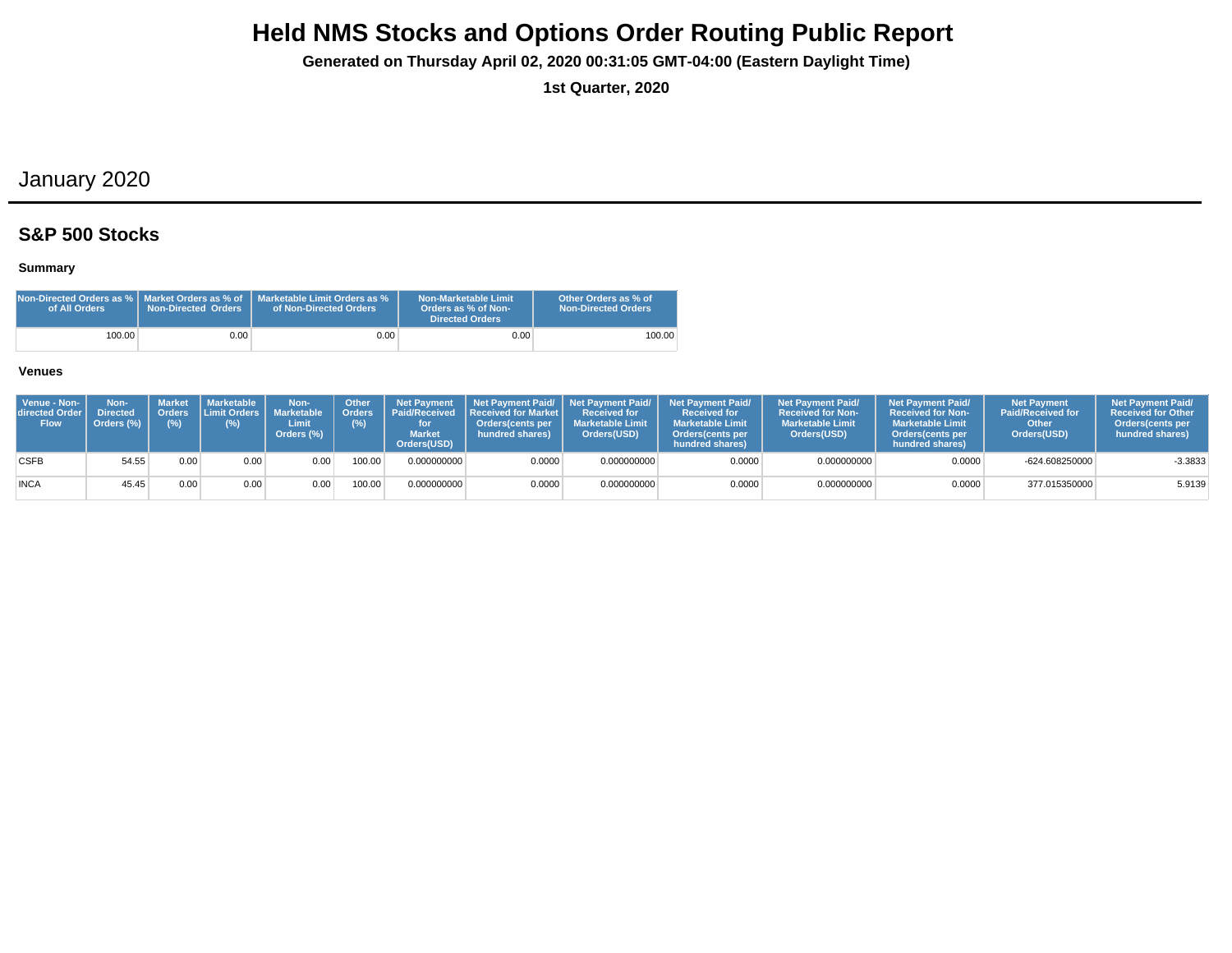**Generated on Thursday April 02, 2020 00:31:05 GMT-04:00 (Eastern Daylight Time)**

**1st Quarter, 2020**

## January 2020

### **Non-S&P 500 Stocks**

### **Summary**

| of All Orders | <b>Non-Directed Orders</b> | $\,$ Non-Directed Orders as % $\,$ Market Orders as % of $\,$ Marketable Limit Orders as % $\,$<br>of Non-Directed Orders | Non-Marketable Limit<br>Orders as % of Non-<br>Directed Orders | Other Orders as % of<br><b>Non-Directed Orders</b> |
|---------------|----------------------------|---------------------------------------------------------------------------------------------------------------------------|----------------------------------------------------------------|----------------------------------------------------|
| 100.00        | 0.00                       | 0.00 <sub>1</sub>                                                                                                         | 0.00                                                           | 100.00                                             |

| Venue - Non-<br>directed Order I<br><b>Flow</b> | Non-<br><b>Directed</b><br>Orders (%) | Orders<br>$(\%)$ | Market   Marketable<br><b>ILimit Orders I</b><br>(%) | Non-<br><b>Marketable</b><br>Limit<br>Orders (%) | <b>Other</b><br>Orders <sup>'</sup><br>(%) | <b>Net Payment</b><br><b>Market</b><br>Orders(USD) | Paid/Received Received for Market I<br><b>Orders</b> (cents per<br>hundred shares) | <b>Received for</b><br><b>Marketable Limit</b><br>Orders(USD) | Net Payment Paid/ Net Payment Paid/ Net Payment Paid/<br><b>Received for</b><br><b>Marketable Limit</b><br>Orders (cents per<br>hundred shares) | <b>Net Payment Paid/</b><br><b>Received for Non-</b><br><b>Marketable Limit</b><br>Orders(USD) | <b>Net Payment Paid/</b><br><b>Received for Non-</b><br><b>Marketable Limit</b><br><b>Orders</b> (cents per<br>hundred shares) | <b>Net Payment</b><br><b>Paid/Received for</b><br>Other<br>Orders(USD) | <b>Net Payment Paid/</b><br><b>Received for Other</b><br>Orders (cents per<br>hundred shares) |
|-------------------------------------------------|---------------------------------------|------------------|------------------------------------------------------|--------------------------------------------------|--------------------------------------------|----------------------------------------------------|------------------------------------------------------------------------------------|---------------------------------------------------------------|-------------------------------------------------------------------------------------------------------------------------------------------------|------------------------------------------------------------------------------------------------|--------------------------------------------------------------------------------------------------------------------------------|------------------------------------------------------------------------|-----------------------------------------------------------------------------------------------|
| <b>CSFB</b>                                     | 50.43                                 | 0.00             | 0.00                                                 | 0.00                                             | 100.00                                     | 0.000000000                                        | 0.0000                                                                             | 0.000000000                                                   | 0.0000                                                                                                                                          | 0.000000000                                                                                    | 0.0000                                                                                                                         | -436.374000000                                                         | $-7.4500$                                                                                     |
| <b>INCA</b>                                     | 49.57                                 | 0.00             | 0.00                                                 | 0.00                                             | 100.00                                     | 0.000000000                                        | 0.0000                                                                             | 0.000000000                                                   | 0.0000                                                                                                                                          | 0.000000000                                                                                    | 0.0000                                                                                                                         | -234.483400000                                                         | $-3.5922$                                                                                     |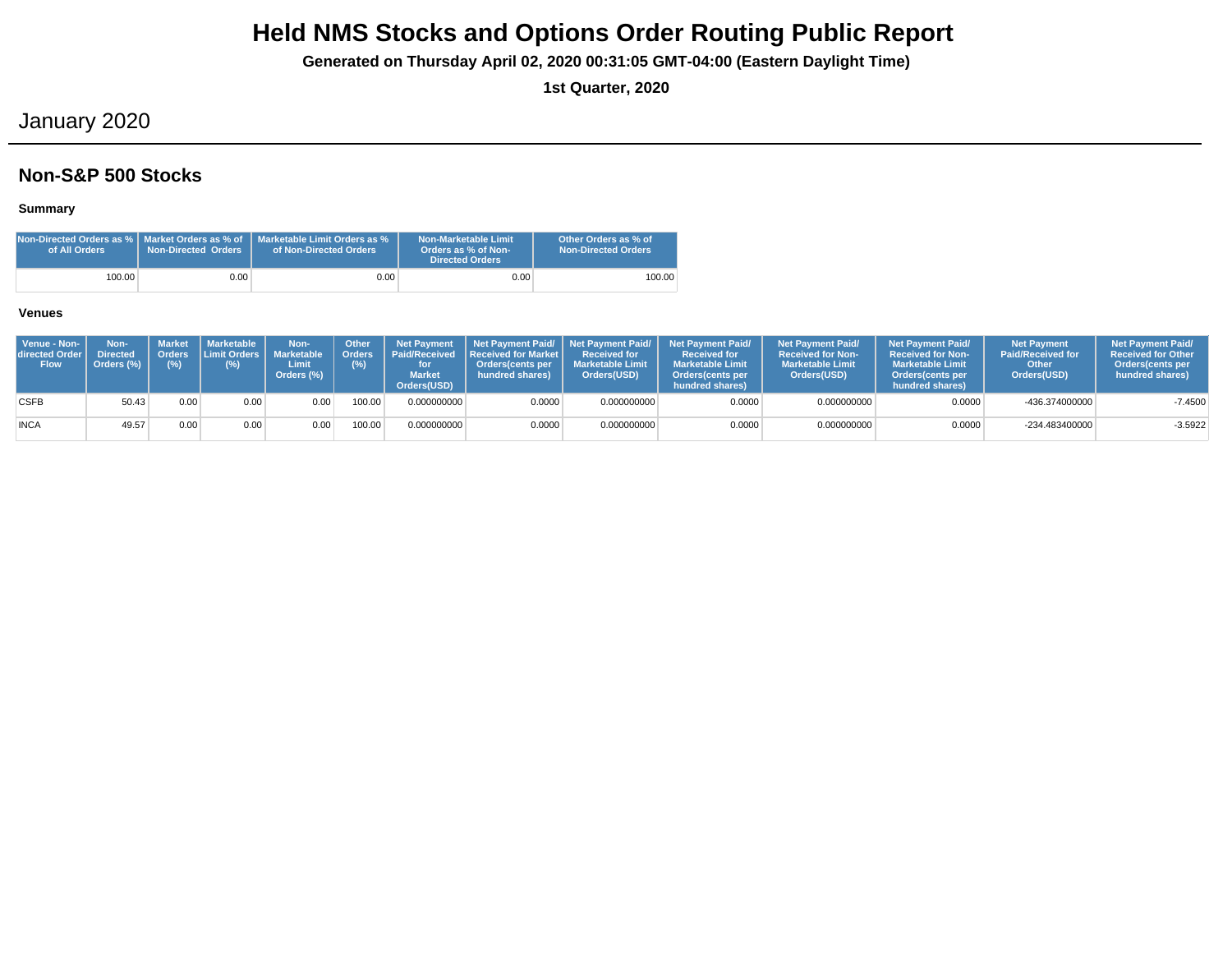**Generated on Thursday April 02, 2020 00:31:05 GMT-04:00 (Eastern Daylight Time)**

**1st Quarter, 2020**

## February 2020

## **S&P 500 Stocks**

### **Summary**

| Non-Directed Orders as %   Market Orders as % of<br>of All Orders | <b>Non-Directed Orders</b> | Marketable Limit Orders as %<br>of Non-Directed Orders | Non-Marketable Limit<br>Orders as % of Non-<br>Directed Orders | Other Orders as % of<br>Non-Directed Orders |
|-------------------------------------------------------------------|----------------------------|--------------------------------------------------------|----------------------------------------------------------------|---------------------------------------------|
| 100.00                                                            | 0.00                       | $0.00 -$                                               | 0.00                                                           | 100.00                                      |

| Venue - Non-<br>directed Order<br><b>Flow</b> | Non-<br><b>Directed</b><br>Orders (%) | <b>Market</b><br>(%) | <b>I</b> Marketable I<br>Orders Limit Orders I<br>(%) | Non-<br><b>Marketable</b><br>Limit<br>Orders (%) | Other<br>(%) | <b>Net Payment</b><br>Orders   Paid/Received<br><b>Market</b><br>Orders(USD) | <b>Received for Market L</b><br>Orders(cents per<br>hundred shares) | Received for<br><b>Marketable Limit</b><br>Orders(USD) | Net Payment Paid/ Net Payment Paid/ Net Payment Paid/<br><b>Received for</b><br><b>Marketable Limit</b><br><b>Orders</b> (cents per<br>hundred shares) | <b>Net Payment Paid/</b><br><b>Received for Non-</b><br><b>Marketable Limit</b><br>Orders(USD) | <b>Net Payment Paid/</b><br><b>Received for Non-</b><br><b>Marketable Limit</b><br><b>Orders</b> (cents per<br>hundred shares) | <b>Net Payment</b><br><b>Paid/Received for</b><br>Other<br>Orders(USD) | <b>Net Payment Paid/</b><br><b>Received for Other</b><br><b>Orders</b> (cents per<br>hundred shares) |
|-----------------------------------------------|---------------------------------------|----------------------|-------------------------------------------------------|--------------------------------------------------|--------------|------------------------------------------------------------------------------|---------------------------------------------------------------------|--------------------------------------------------------|--------------------------------------------------------------------------------------------------------------------------------------------------------|------------------------------------------------------------------------------------------------|--------------------------------------------------------------------------------------------------------------------------------|------------------------------------------------------------------------|------------------------------------------------------------------------------------------------------|
| <b>CSFB</b>                                   | 59.13                                 | 0.00                 | 0.00                                                  | 0.00                                             | 100.00       | 0.000000000                                                                  | 0.0000                                                              | 0.000000000                                            | 0.0000                                                                                                                                                 | 0.000000000                                                                                    | 0.0000                                                                                                                         | -538.618950000                                                         | $-2.3477$                                                                                            |
| <b>INCA</b>                                   | 40.88                                 | 0.00                 | 0.00                                                  | 0.00                                             | 100.00       | 0.000000000                                                                  | 0.0000                                                              | 0.000000000                                            | 0.0000                                                                                                                                                 | 0.000000000                                                                                    | 0.0000                                                                                                                         | 272.993300000                                                          | 3.7352                                                                                               |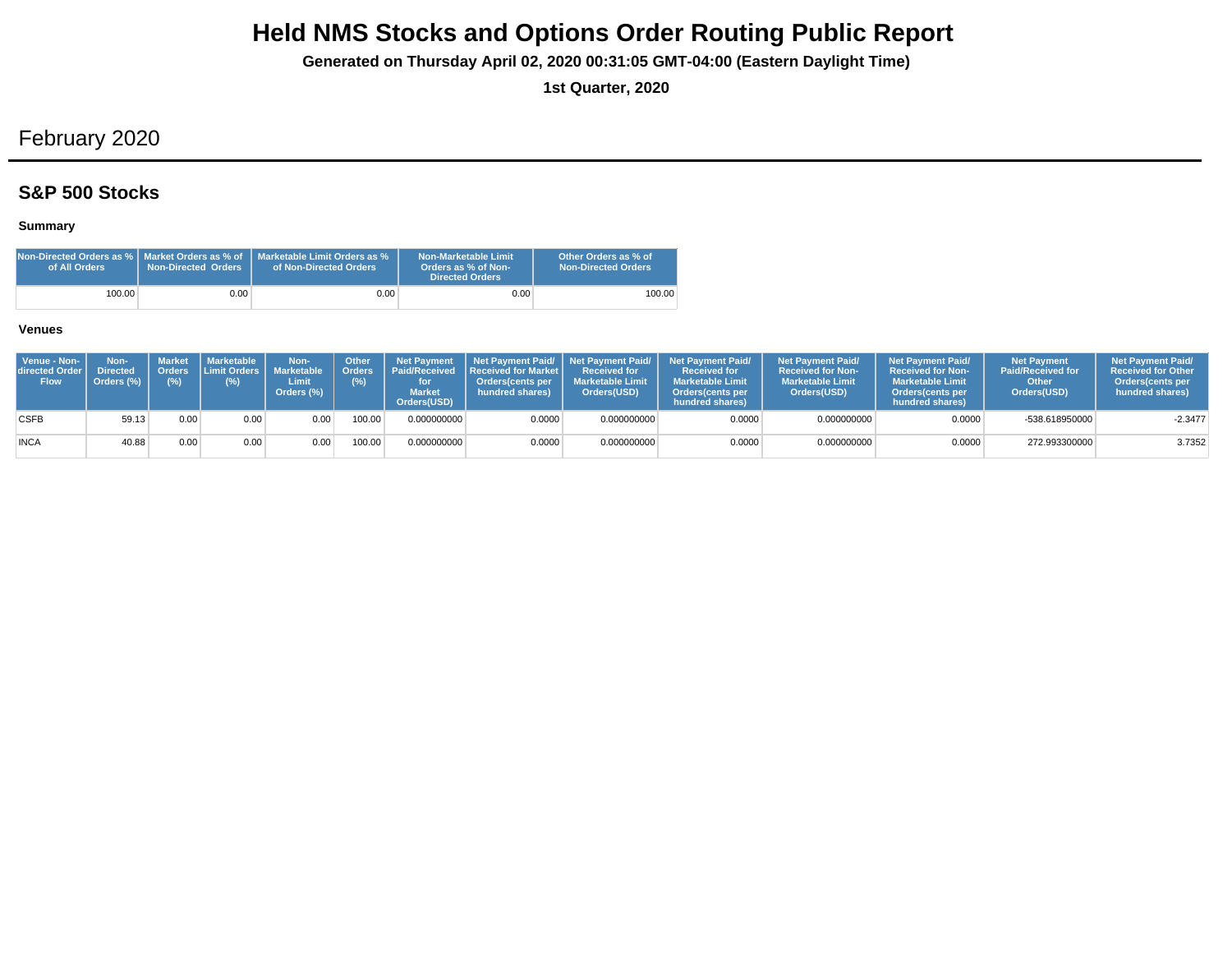**Generated on Thursday April 02, 2020 00:31:05 GMT-04:00 (Eastern Daylight Time)**

**1st Quarter, 2020**

## February 2020

### **Non-S&P 500 Stocks**

### **Summary**

| of All Orders | <b>Non-Directed Orders</b> | <b>Non-Directed Orders as %   Market Orders as % of   Marketable Limit Orders as %</b><br>of Non-Directed Orders | Non-Marketable Limit<br>Orders as % of Non-<br><b>Directed Orders</b> | Other Orders as % of<br><b>Non-Directed Orders</b> |
|---------------|----------------------------|------------------------------------------------------------------------------------------------------------------|-----------------------------------------------------------------------|----------------------------------------------------|
| 100.00        | 0.00                       | $0.00\,$                                                                                                         | 0.00                                                                  | 100.00                                             |

| Venue - Non-<br>directed Order I<br><b>Flow</b> | Non-<br><b>Directed</b><br>Orders (%) | Orders<br>$(\%)$ | Market   Marketable<br><b>ILimit Orders I</b><br>(%) | Non-<br><b>Marketable</b><br>Limit<br>Orders (%) | <b>Other</b><br><b>Orders</b><br>(%) | <b>Net Payment</b><br><b>Market</b><br>Orders(USD) | Paid/Received Received for Market I<br><b>Orders</b> (cents per<br>hundred shares) | <b>Received for</b><br><b>Marketable Limit</b><br>Orders(USD) | Net Payment Paid/ Net Payment Paid/ Net Payment Paid/<br><b>Received for</b><br><b>Marketable Limit</b><br>Orders (cents per<br>hundred shares) | <b>Net Payment Paid/</b><br><b>Received for Non-</b><br><b>Marketable Limit</b><br>Orders(USD) | <b>Net Payment Paid/</b><br><b>Received for Non-</b><br><b>Marketable Limit</b><br><b>Orders</b> (cents per<br>hundred shares) | <b>Net Payment</b><br><b>Paid/Received for</b><br>Other<br>Orders(USD) | <b>Net Payment Paid/</b><br><b>Received for Other</b><br>Orders (cents per<br>hundred shares) |
|-------------------------------------------------|---------------------------------------|------------------|------------------------------------------------------|--------------------------------------------------|--------------------------------------|----------------------------------------------------|------------------------------------------------------------------------------------|---------------------------------------------------------------|-------------------------------------------------------------------------------------------------------------------------------------------------|------------------------------------------------------------------------------------------------|--------------------------------------------------------------------------------------------------------------------------------|------------------------------------------------------------------------|-----------------------------------------------------------------------------------------------|
| <b>CSFB</b>                                     | 74.88                                 | 0.00             | 0.00                                                 | 0.00                                             | 100.00                               | 0.000000000                                        | 0.0000                                                                             | 0.000000000                                                   | 0.0000                                                                                                                                          | 0.000000000                                                                                    | 0.0000                                                                                                                         | -724.392725754                                                         | $-8.1274$                                                                                     |
| <b>INCA</b>                                     | 25.12                                 | 0.00             | 0.00                                                 | 0.00                                             | 100.00                               | 0.000000000                                        | 0.0000                                                                             | 0.000000000                                                   | 0.0000                                                                                                                                          | 0.000000000                                                                                    | 0.0000                                                                                                                         | -461.930950000                                                         | $-8.0835$                                                                                     |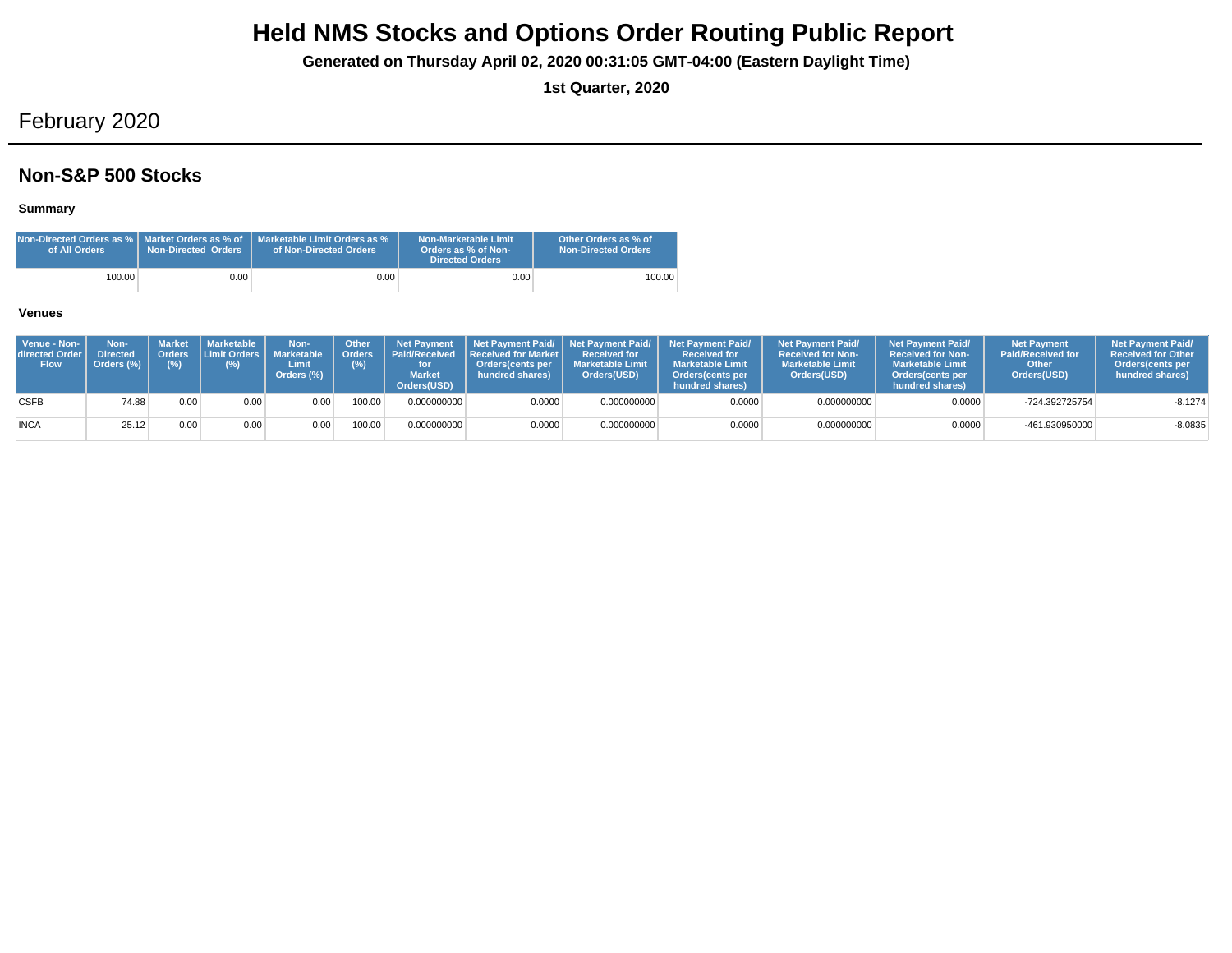**Generated on Thursday April 02, 2020 00:31:05 GMT-04:00 (Eastern Daylight Time)**

**1st Quarter, 2020**

## March 2020

## **S&P 500 Stocks**

### **Summary**

| Non-Directed Orders as %   Market Orders as % of<br>of All Orders | Non-Directed Orders | Marketable Limit Orders as %<br>of Non-Directed Orders | Non-Marketable Limit<br>Orders as % of Non-<br><b>Directed Orders</b> | Other Orders as % of<br><b>Non-Directed Orders</b> |
|-------------------------------------------------------------------|---------------------|--------------------------------------------------------|-----------------------------------------------------------------------|----------------------------------------------------|
| 100.00                                                            | 0.001               | 0.00                                                   | 0.001                                                                 | 100.00                                             |

| Venue - Non-<br>directed Order<br><b>Flow</b> | Non-<br><b>Directed</b><br>Orders (%) | <b>Market</b><br>(%) | <b>I</b> Marketable I<br>Orders Limit Orders I<br>(%) | Non-<br><b>Marketable</b><br>Limit<br>Orders (%) | Other<br>(%) | <b>Net Payment</b><br>Orders   Paid/Received<br><b>Market</b><br>Orders(USD) | <b>Received for Market L</b><br>Orders(cents per<br>hundred shares) | Received for<br><b>Marketable Limit</b><br>Orders(USD) | Net Payment Paid/ Net Payment Paid/ Net Payment Paid/<br><b>Received for</b><br><b>Marketable Limit</b><br><b>Orders</b> (cents per<br>hundred shares) | <b>Net Payment Paid/</b><br><b>Received for Non-</b><br><b>Marketable Limit</b><br>Orders(USD) | <b>Net Payment Paid/</b><br><b>Received for Non-</b><br><b>Marketable Limit</b><br><b>Orders</b> (cents per<br>hundred shares) | <b>Net Payment</b><br><b>Paid/Received for</b><br>Other<br>Orders(USD) | <b>Net Payment Paid/</b><br><b>Received for Other</b><br><b>Orders</b> (cents per<br>hundred shares) |
|-----------------------------------------------|---------------------------------------|----------------------|-------------------------------------------------------|--------------------------------------------------|--------------|------------------------------------------------------------------------------|---------------------------------------------------------------------|--------------------------------------------------------|--------------------------------------------------------------------------------------------------------------------------------------------------------|------------------------------------------------------------------------------------------------|--------------------------------------------------------------------------------------------------------------------------------|------------------------------------------------------------------------|------------------------------------------------------------------------------------------------------|
| <b>CSFB</b>                                   | 64.86                                 | 0.00                 | 0.00                                                  | 0.00                                             | 100.00       | 0.000000000                                                                  | 0.0000                                                              | 0.000000000                                            | 0.0000                                                                                                                                                 | 0.000000000                                                                                    | 0.0000                                                                                                                         | -1454.061150000                                                        | $-5.1692$                                                                                            |
| <b>INCA</b>                                   | 35.14                                 | 0.00                 | 0.00                                                  | 0.00                                             | 100.00       | 0.000000000                                                                  | 0.0000                                                              | 0.000000000                                            | 0.0000                                                                                                                                                 | 0.000000000                                                                                    | 0.0000                                                                                                                         | -1538.508100000                                                        | $-12.9571$                                                                                           |